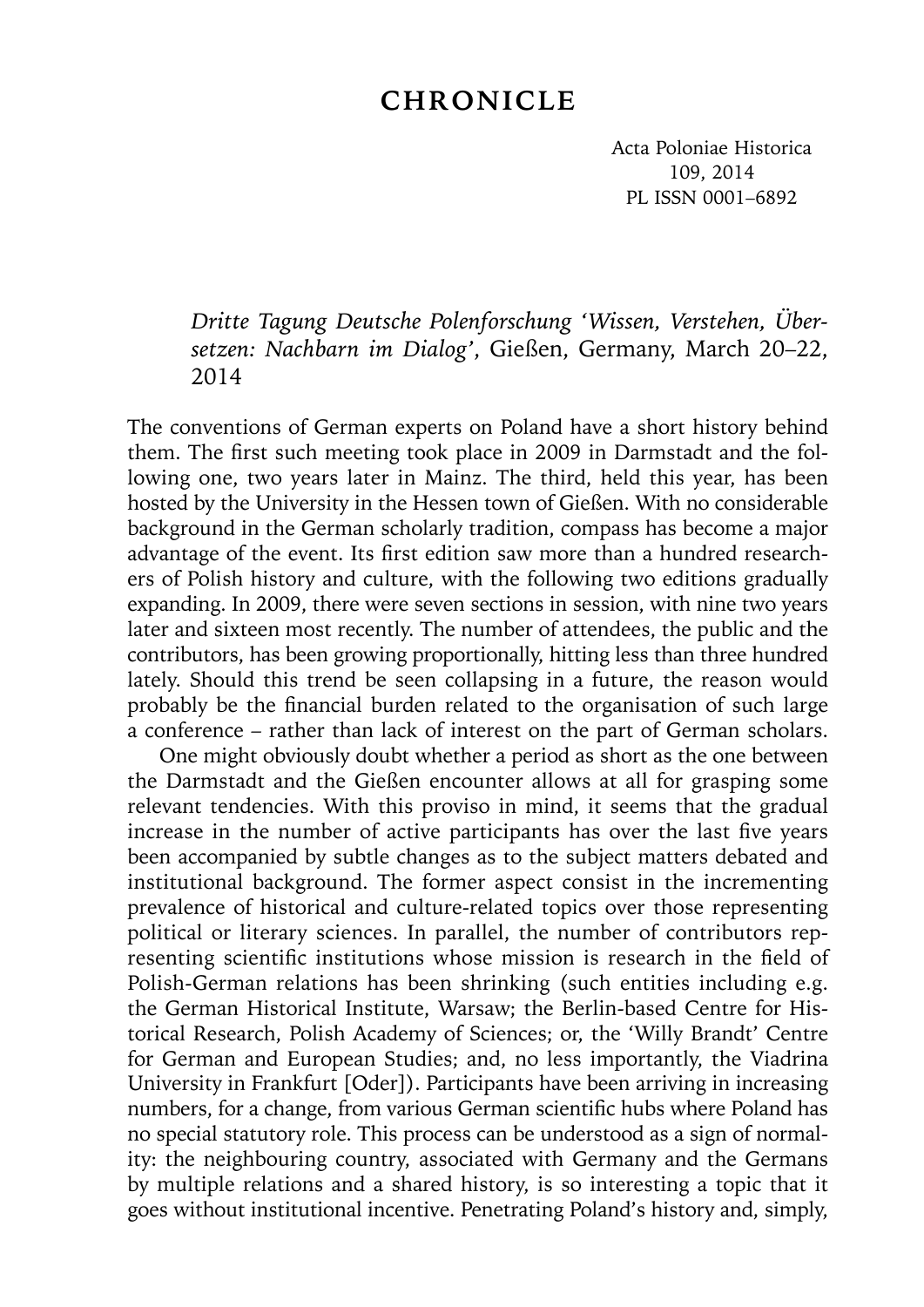interest in this country comes as a mere consequence of individual curiosity of the world, reinforced by the close presence and influence of Polish-German neighbourhood.

The organisational aspect plays an important part with an event of this size. The fundamentals of the agenda have remained unchanged since 2009. At the recent edition, the choice and exploration of the offer was facilitated by a voluminous reader containing abstracts of the conference papers. The agenda's pillars were the parallel thematic sessions and, subsequently, socalled *Zwischenzeiten* (presentations of institutions, scholarly networks, books and research teams, delivered 'in the meantime', between the sessions) and, finally, brief communications on doctoral and 'habilitation' projects. The pressure of time was felt the most severely during a ninety-minutes-long plenary session focused on these projects. Each of the more-than-twenty speakers (yes, indeed) was offered 2.5 minutes, a situation compared by one of them (wickedly though aptly) to speed dating.

With this particular group, as well as among the lecturers in thematic sessions, aspects of nineteenth- and twentieth-century were dominant. Within this chronological framework, certain problems enjoyed particular interest. With a closer look at the eighty papers delivered, noteworthy is a strong representation of history of science – to be more precise: transfer of knowledge and its social and political determinants and conditions. Lesser in number, though still visible, were the presentations on collective memory (a much exploited topic at the previous editions) and cultural relationships (particularly, translations – being one of the slogans of the most recent convention). An underrepresentation of anniversary topics seems significant to me: one session (much shorter that the other ones) was devoted to the historicising of the year 1989, whereas a half of the session on WWI was composed of papers discussing various forms of violence in East-Central Europe after the combat in the Western Front ended; this, in fact, made the session's connection with the one-hundredth anniversary of the outbreak of the Great War rather pretextual. Compared to the two jubilee sessions, topics such as environmental history (with papers referring, mainly, to the history of environmental protection in Poland) or cultural borderlands where Polish-German relations played not-quite-significant part, if any at all (e.g. the session on Polish-Turkish relations, or the nineteenth-century history of Wilno) stood out even more. Finally, the session on transformations of Polish trade unions since Poland's entry into the EU and the one on linguistics are worth mentioning.

This enumeration serves a more extensive purpose than to simply fulfil the reporter's duty. During the last year, the organisers of the *Tagung* sessions have been competing as part of an open call for sessions; hence, the subjectoriented arrangement of the convention gives some idea about what is really going on in Germany's Polish studies. So, what is actually attested by this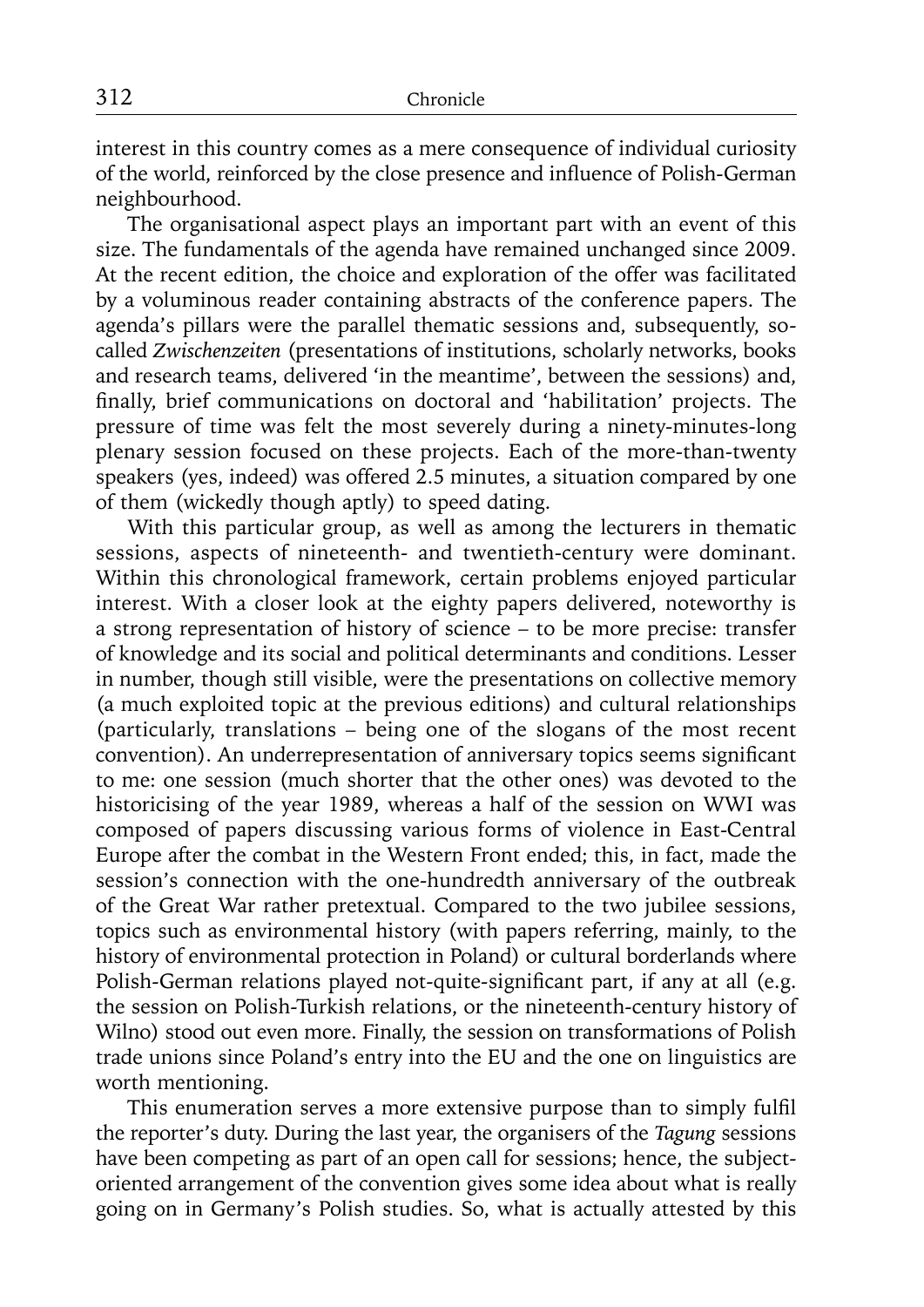extensive choice of research propositions and completed studies, connected, in one way or another, with history and culture of Poland?

First, notable is the large number of academic centres producing studies on Poland. As already said, nowadays, most of these institutions are not specialised in Polish studies as a scholarly discipline, but compose a pretty representative selection of 'regular' German universities. Second, a great majority of participants represent the younger or middle generation. This fact is, clearly enough, of no relevance in appraisal of the quality of their work, and it makes one hope that the wave of interest in the topics in question would not be expected to tumble within the decades to come. Taking the opportunity, the linguistic competences of German scholars are worth of appreciation, especially with those individuals who are not personally related with Poland. Command of Polish is not, and in all probability will not be, common among German humanists, but has apparently ceased to be unique, for good. Thirdly, taking a closer look at the subjects of the papers presented, a shift clearly appears from strictly bilateral questions toward a history open to the other nations and problems. Polish-German relations appeared at the Gießen sessions most frequently in a broader context of regional and intellectual history.

Most of these phenomena are well illustrated by the section on Polish-Jewish knowledge transfer (*Polnisch-Jüdischer Wissenstransfer in der Neuzeit*, facilitated by François Guesnet and Katrin Steffen, commented by Yvonne Kleinmann). As was the case with most of the *Tagung* sessions, almost complete absence of the issue of Polish-German relations was significant. Yet, this particular session was typical not only with respect to this dimension but also the age structure of its contributors and the chronological placement of their research projects. The team of four lecturers included two PhD students and two experienced researchers. A half of their papers concerned twentieth-century issues, one extended to the nineteenth century and another one spanned a larger temporal compass. Each of the participants gave the term *transfer* a slightly different meaning. For Mr. Guesnet, transfer consisted in the migration of the *plica polonica* motif in space and between the sphere of folk beliefs and medicine  $-$  that is, from the first, sixteenth-century mentions from the eastern part of the Polish-Lithuanian Commonwealth, up to the accounts of nineteenth-century French, German, and British doctors who discerned in the Polish plait certain genetically pathological symptoms. In parallel to these two transfers, another one occurred, where *plica polonica*  gradually ceased to be an exotic curiosity from the extremities of Europe, turning into a tool of exclusion and stigmatisation affecting the Jewry, in the first place (as illustrated by *Judenzopf* – the new name of the phenomenon, which grew increasingly popular since the eighteenth century). Katrin Steffen proposed an approach whereby 'transfer' consisted in the Jewish physicians joining the Polish racial discourse  $-$  in the first place, the aspect of it that